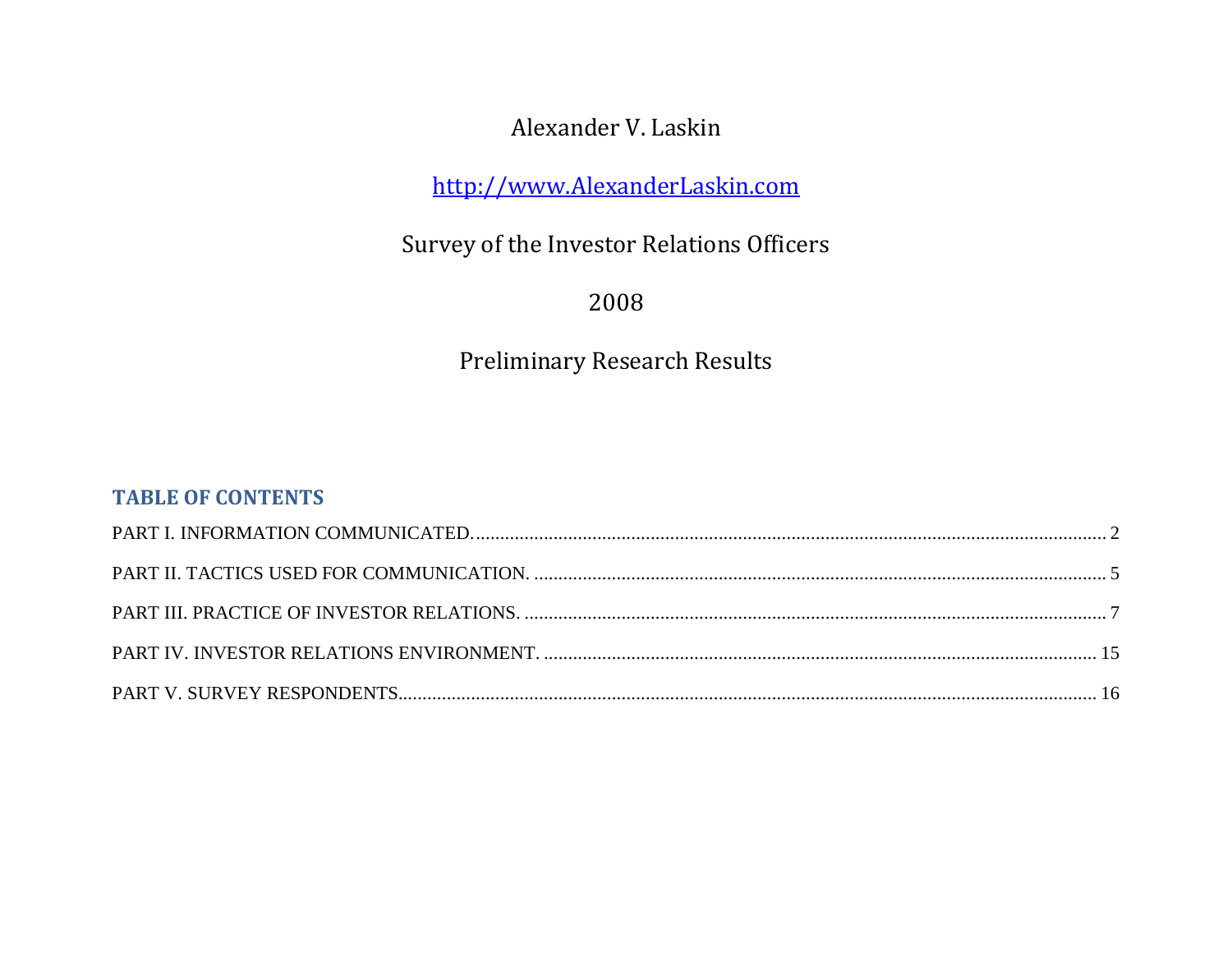# <span id="page-1-0"></span>**PART I. INFORMATION COMMUNICATED.**

1.1 Frequency and Importance of communication of financial and non-financial information.

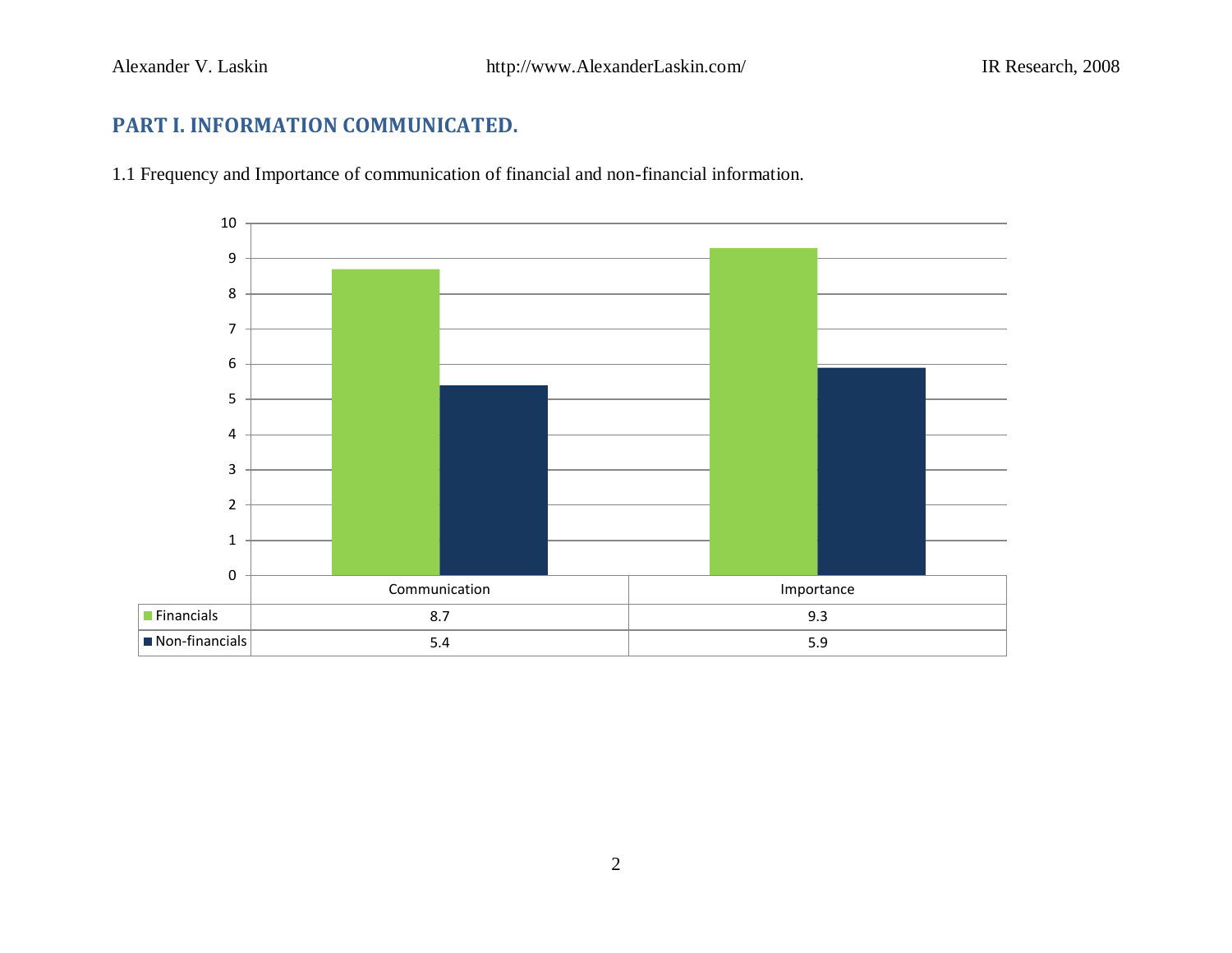



1.3 Importance of communication of various types of non-financial information.

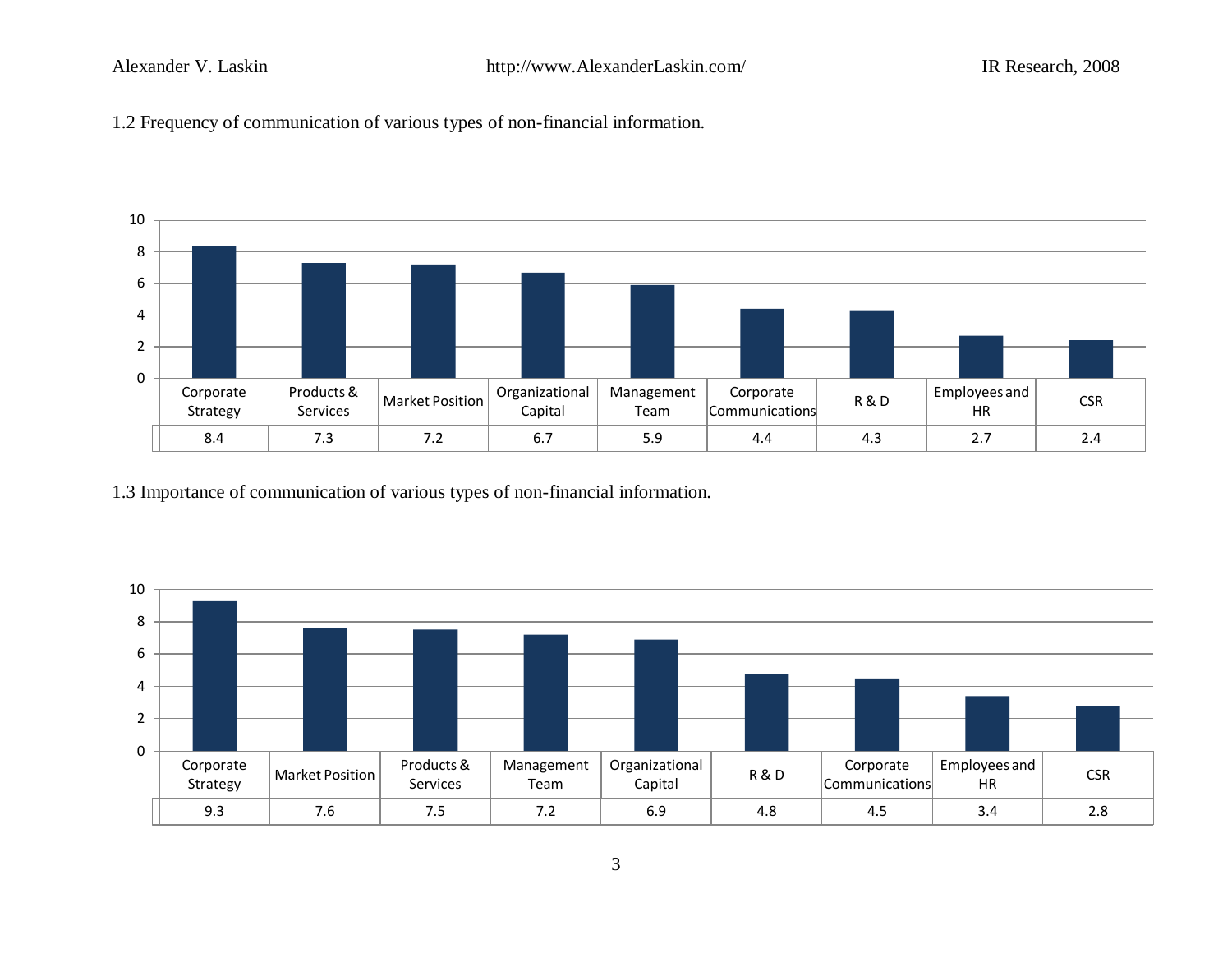

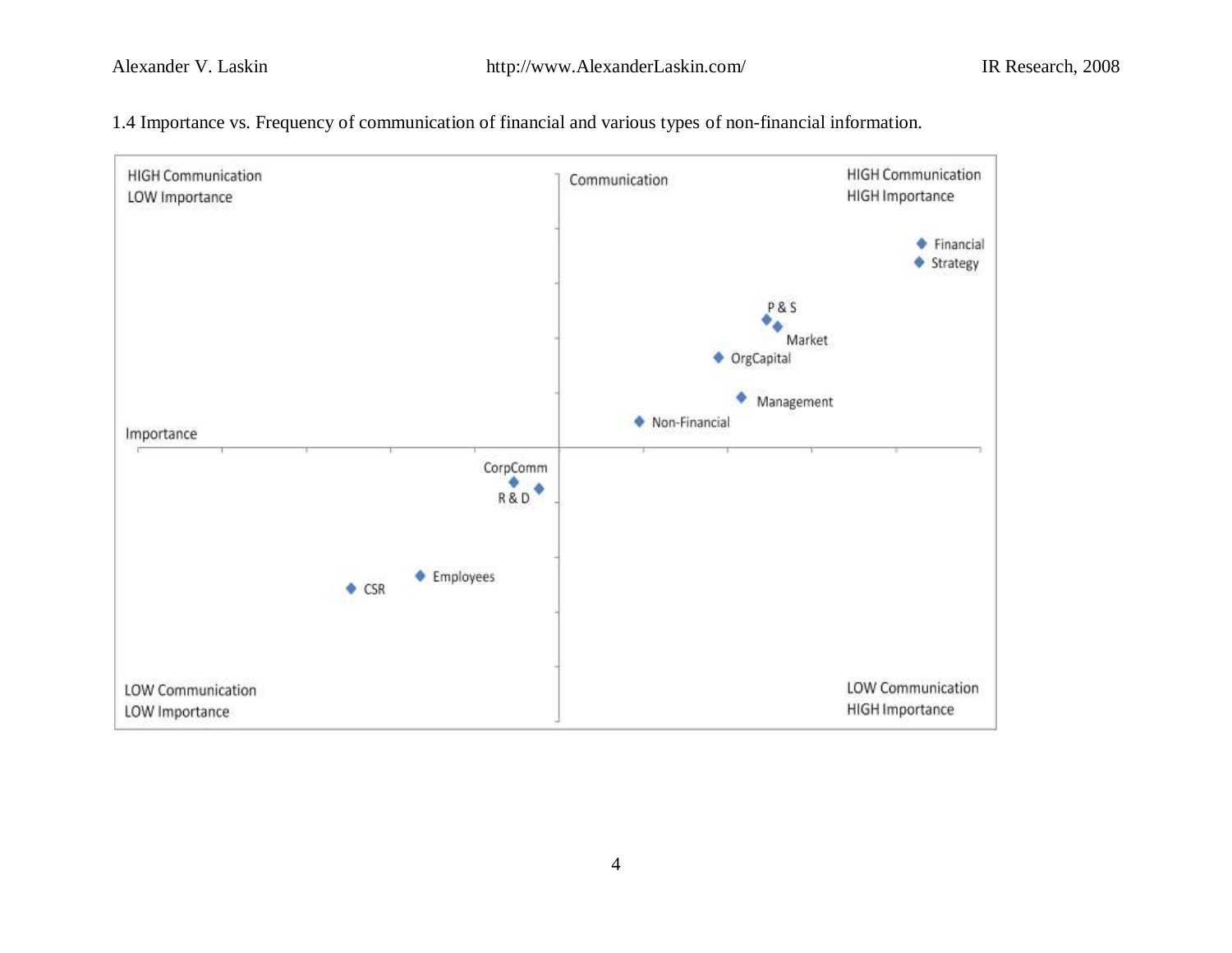# <span id="page-4-0"></span>**PART II. TACTICS USED FOR COMMUNICATION.**

2.1 Tactics used for communication of financial and non-financial information.

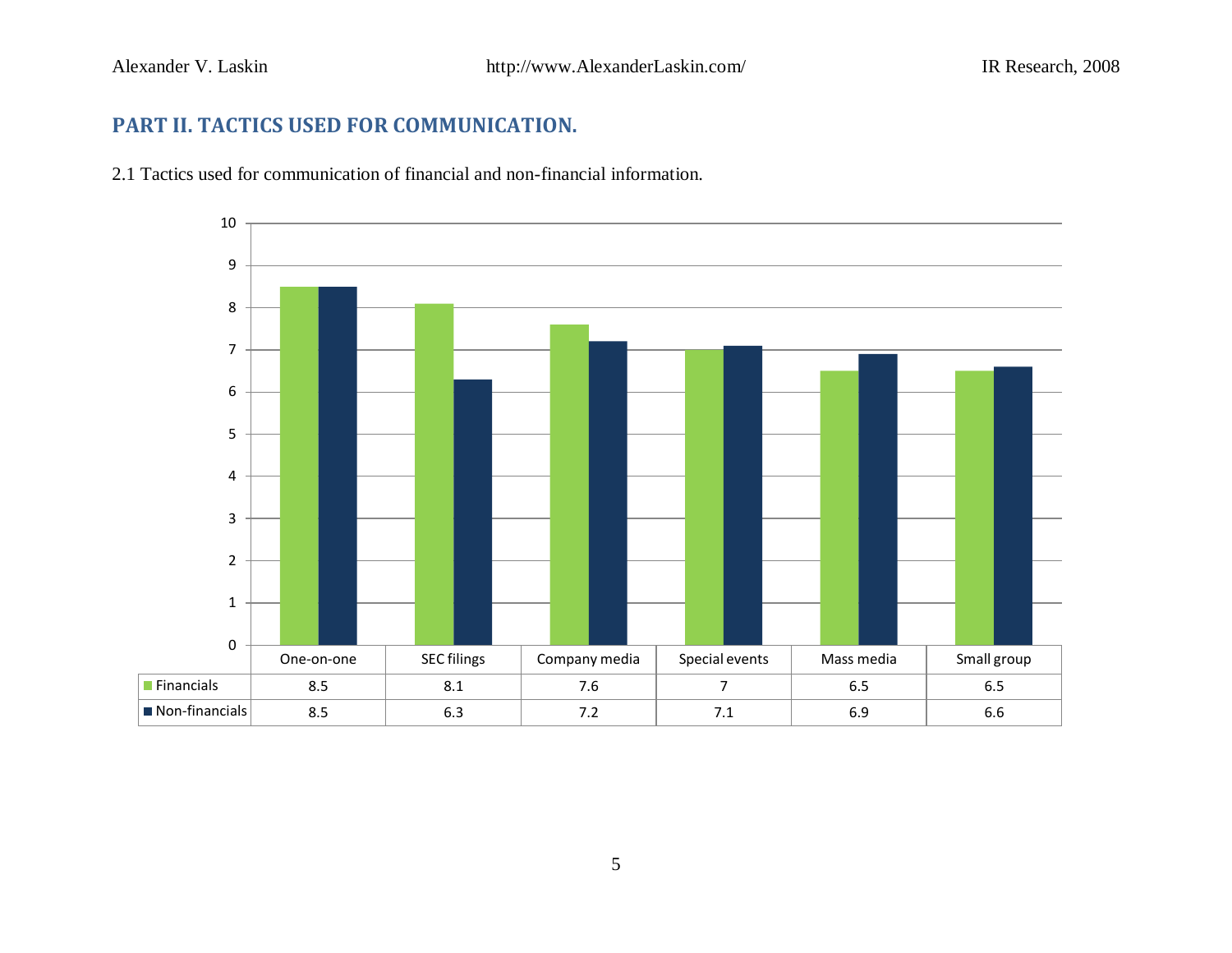2.2 Combined scales of personal and mass tactics used in investor relations.



Personal tactics scale reliability: Cronbach  $\alpha = .77$ . The scale includes:

- One-on-one communications
- Small group communications
- Special events

Mass tactics scale reliability: Cronbach  $\alpha$  = .81. The scale includes:

- SEC filings
- Company media
- Mass media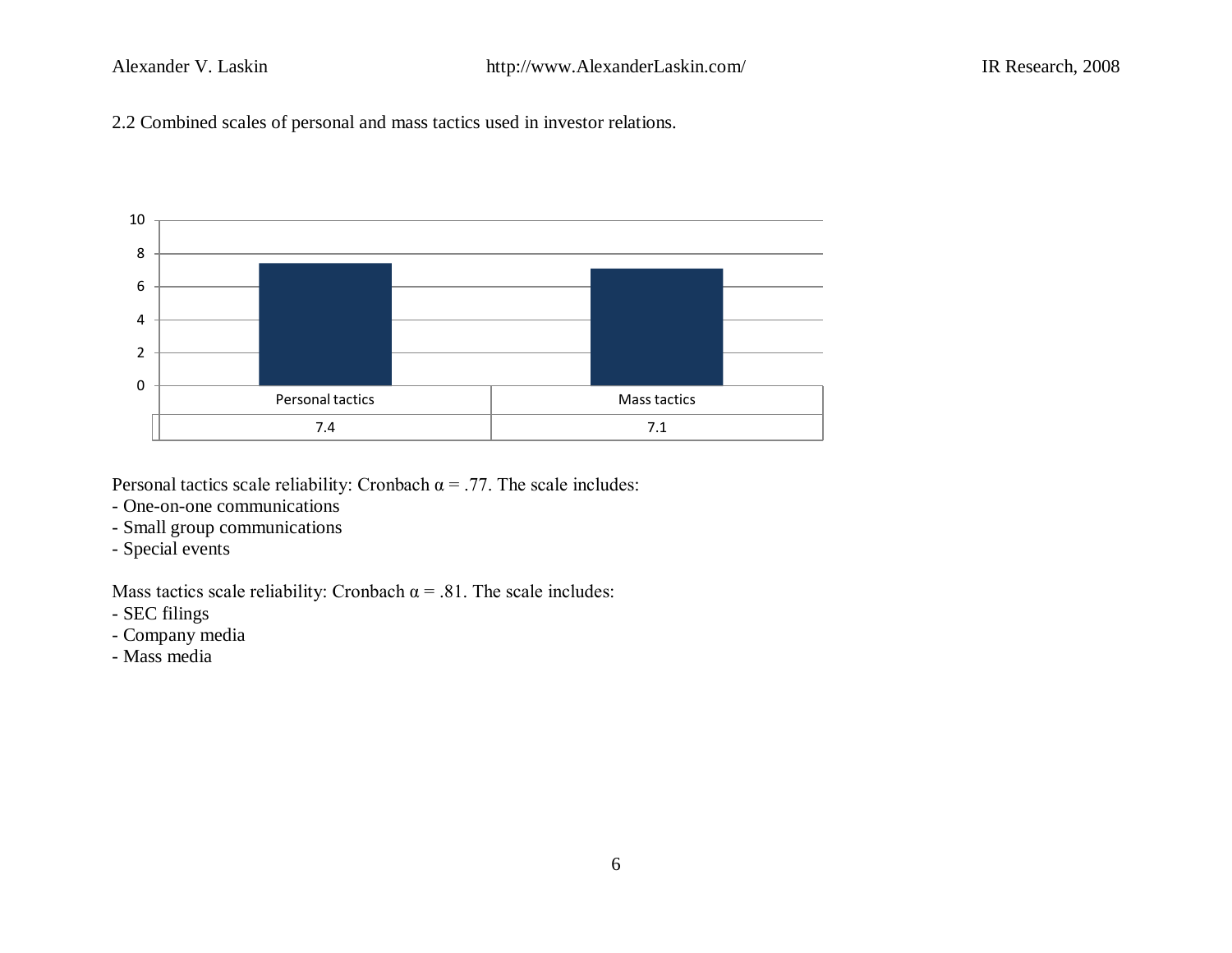### <span id="page-6-0"></span>**PART III. PRACTICE OF INVESTOR RELATIONS.**

3.1 Description of the investor relations work.



I rely on planning and diagnosing needs/opportunities to do my work I make sure that management acts in the best interests of shareholders I conduct research to anticipate relevant issues I provide earning's guidance and current financial results I defend my company's actions I protect the reputation of senior management I make sure that management considers investors' opinions in its decision … I handle technical aspects of my company's investor relations program I cultivate long-term focus in stock ownership I manage all aspects of my company's investor relations program I develop goals and objectives for my company's investor relations program I am responsible for quickly finding information for somebody who needs it I write and edit texts and prepare presentations/speeches I keep up with the current stock price and volume fluctuations I keep senior management knowledgeable about our shareholders and analysts I develop long-term relationships between investors/analysts and my company I deliver information from the investment community to senior management I disclose information about my company I answer requests from shareholders, analysts, media, or senior management I explain my company to the investment community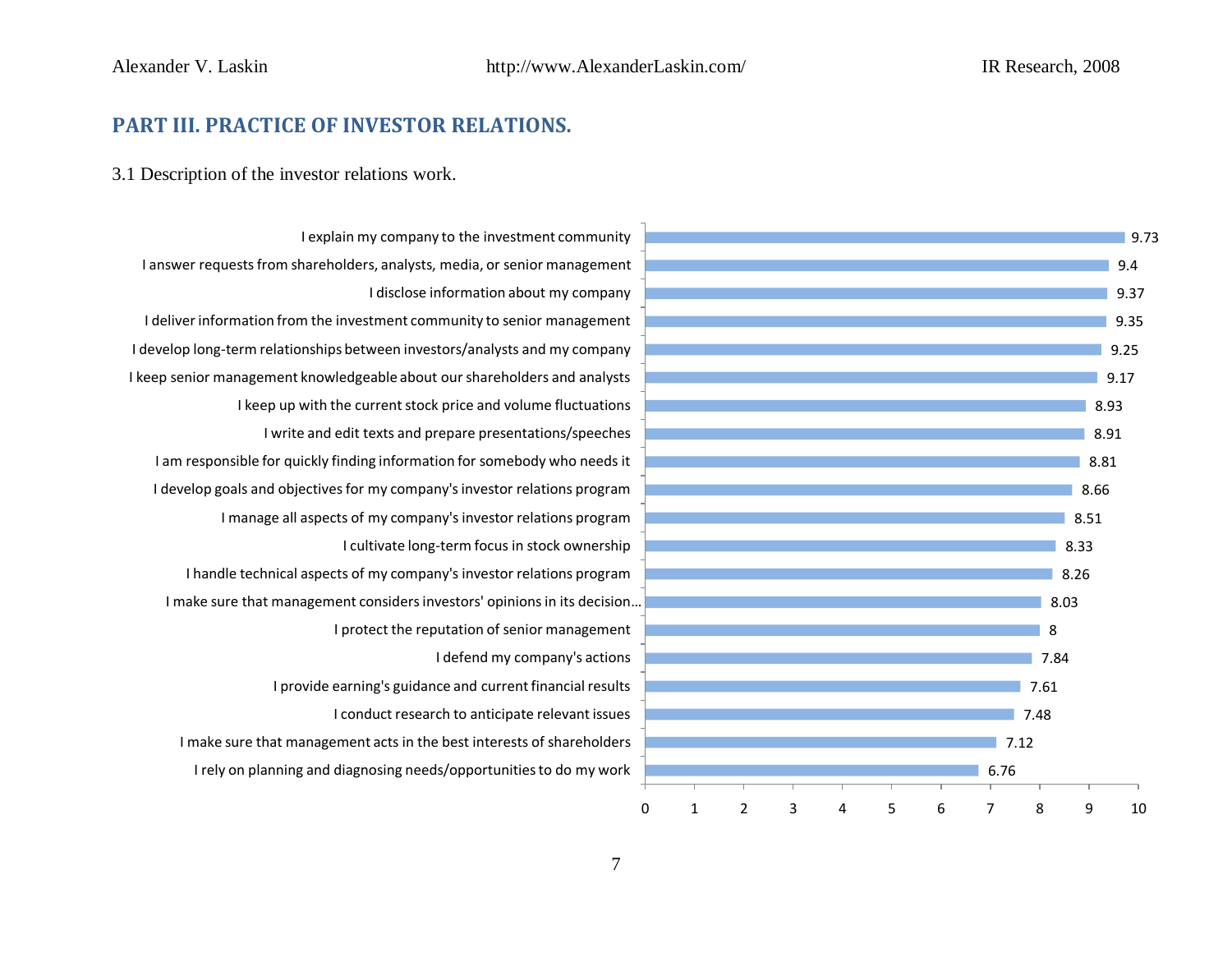3.2 Direction of communication in the investor relations practice.



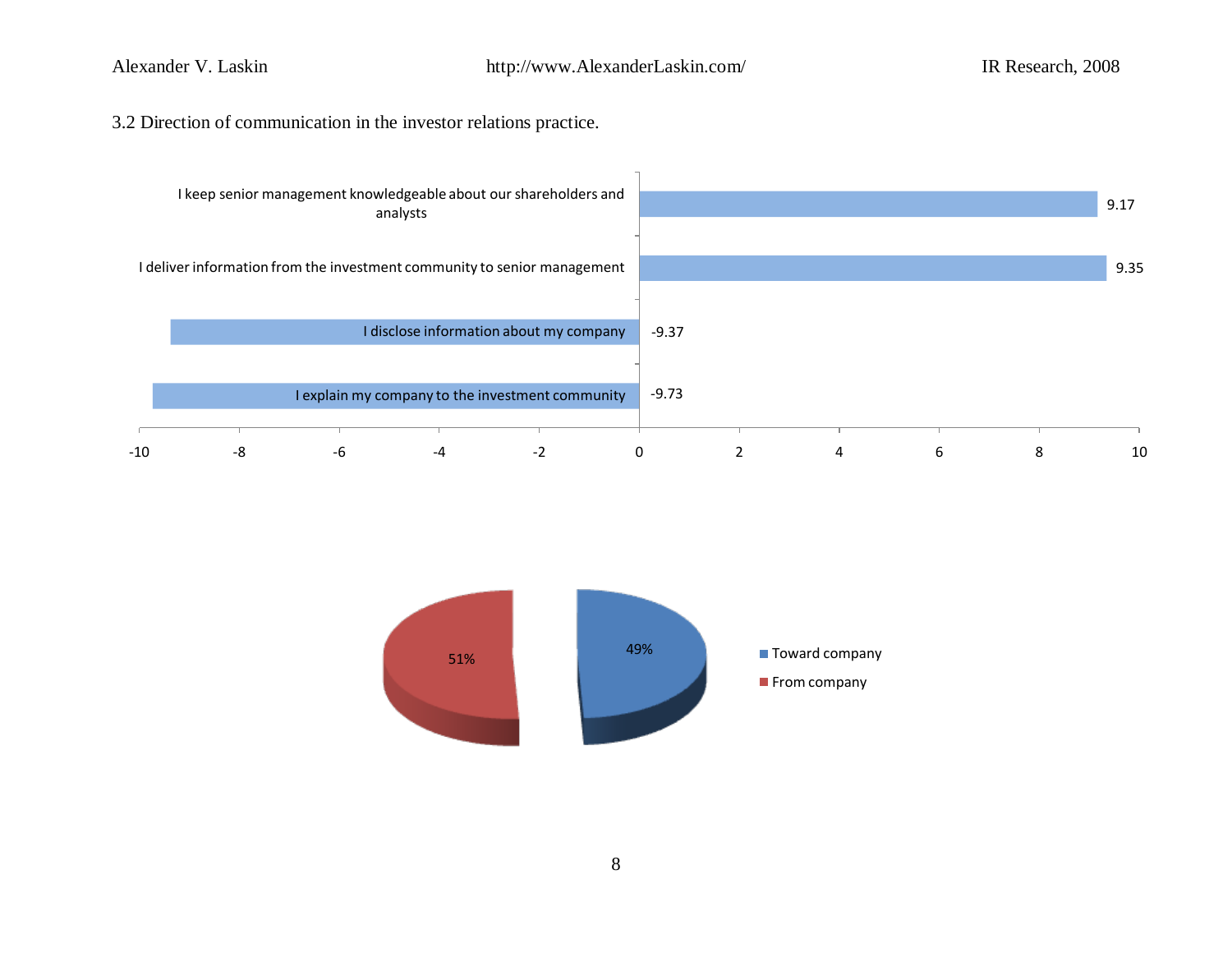3.3 Intended beneficiary in the investor relations practice.



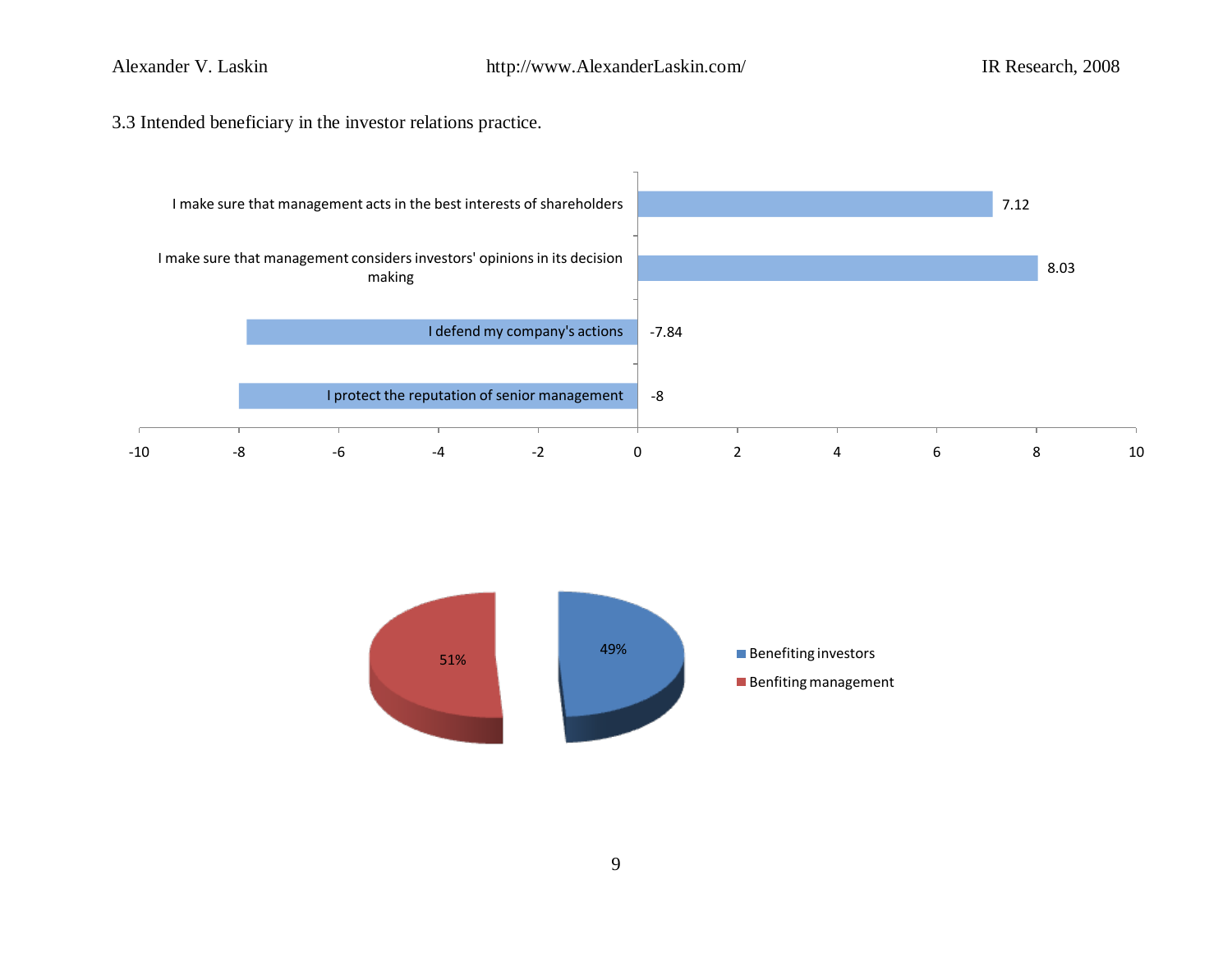### 3.4 Managerial/Technical tasks in the investor relations practice.



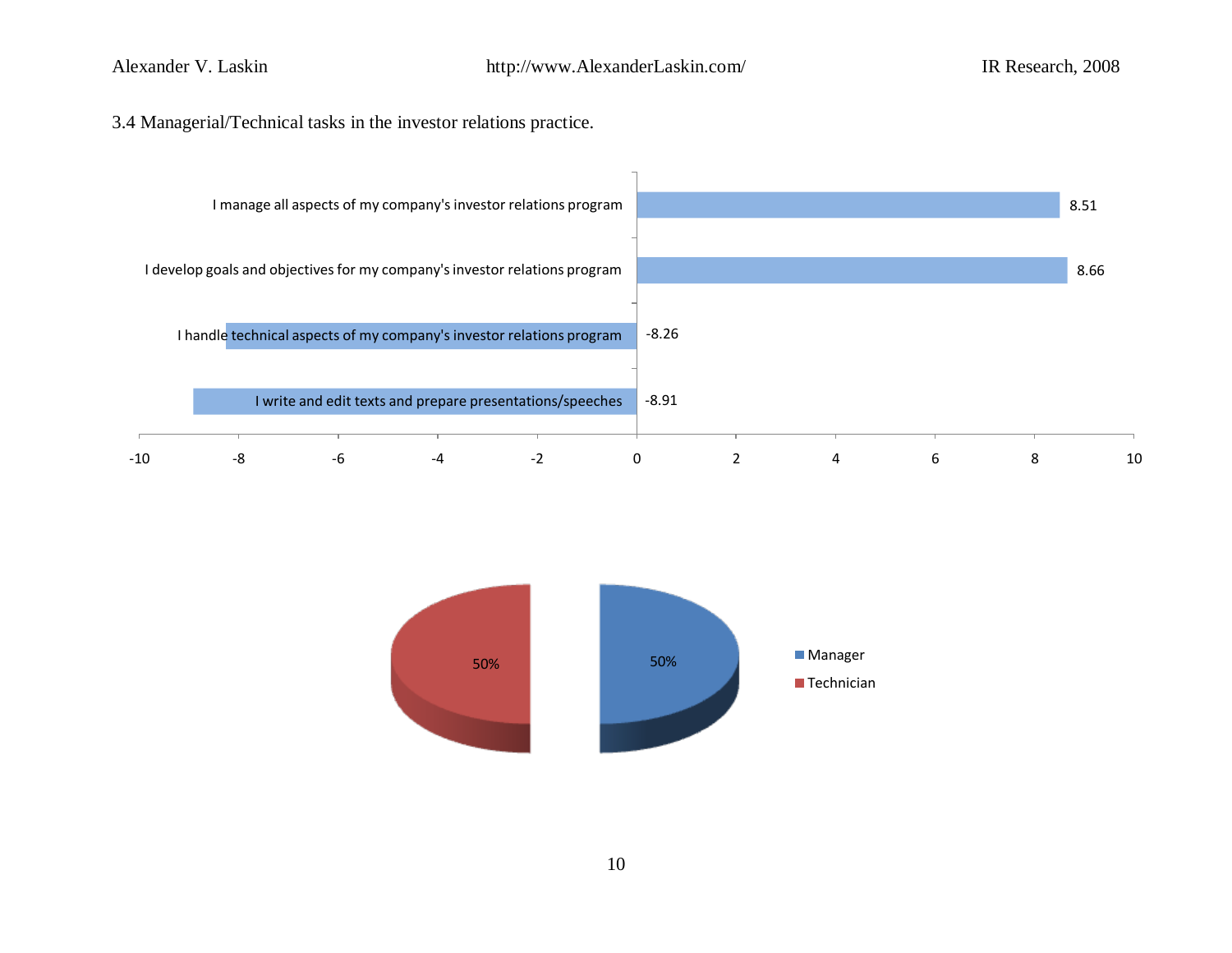3.5 Proactive/Reactive tasks in the investor relations practice.





11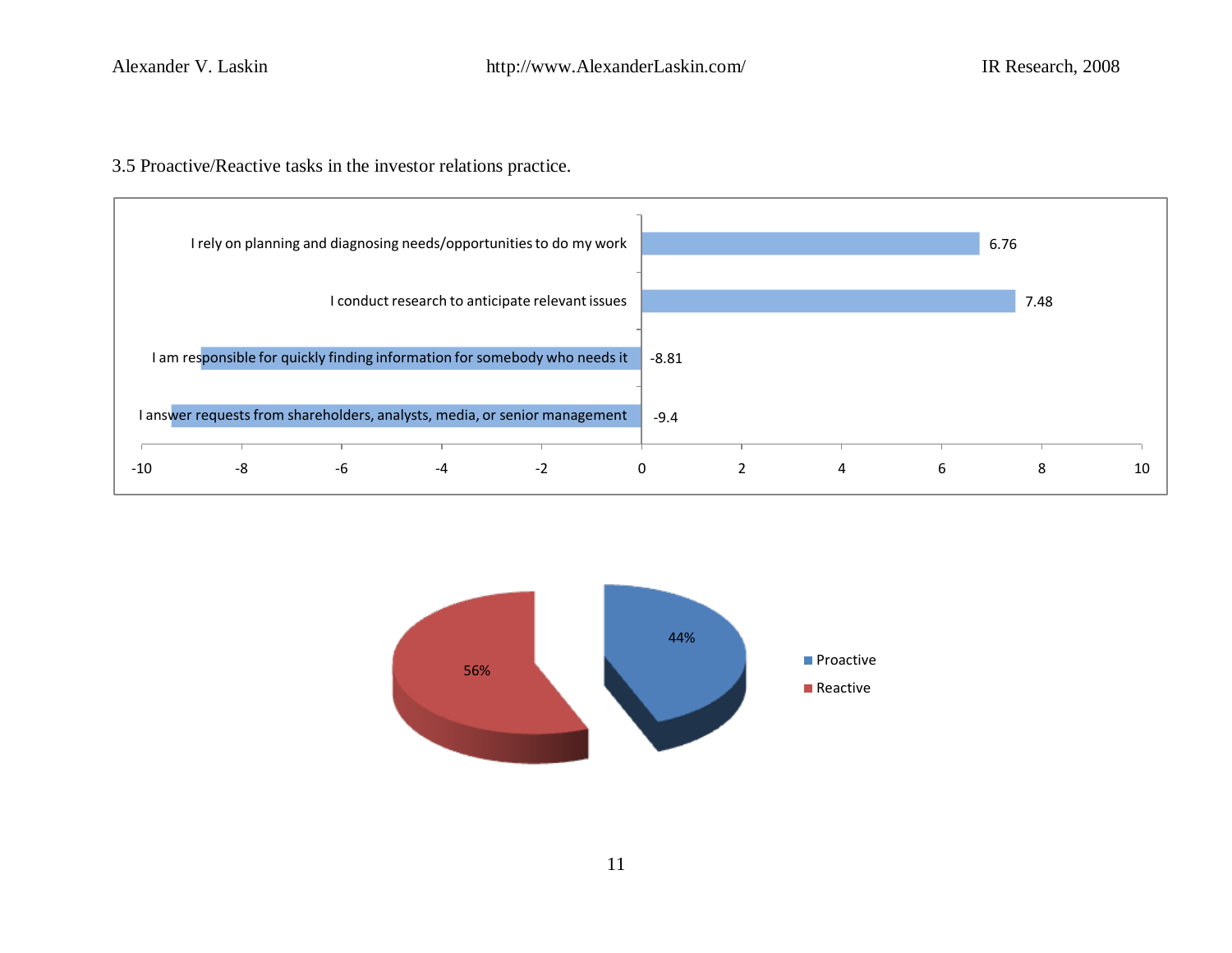3.6 Long-term/Short-term focus in the investor relations practice.



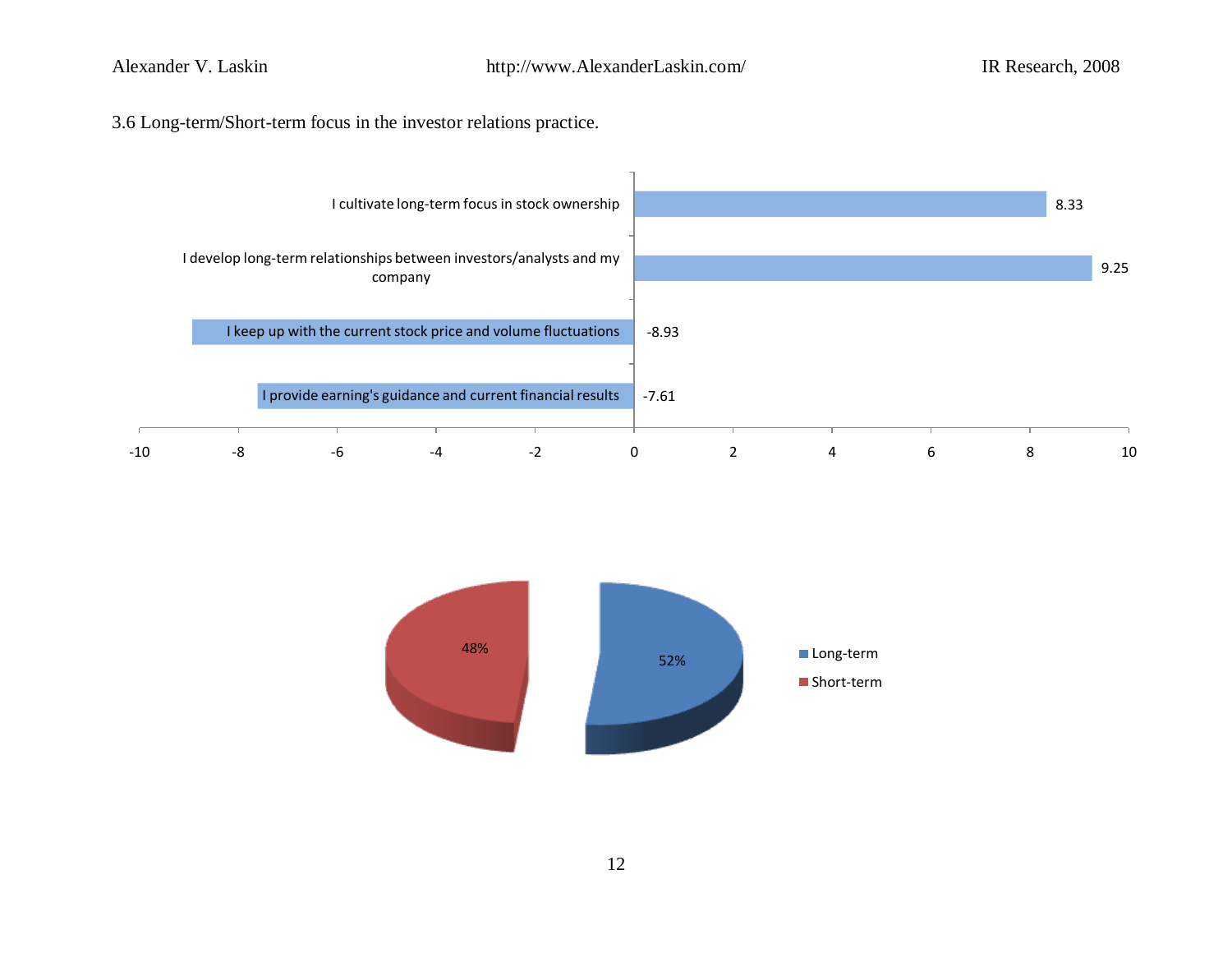3.7 Continua of the investor relations practice.

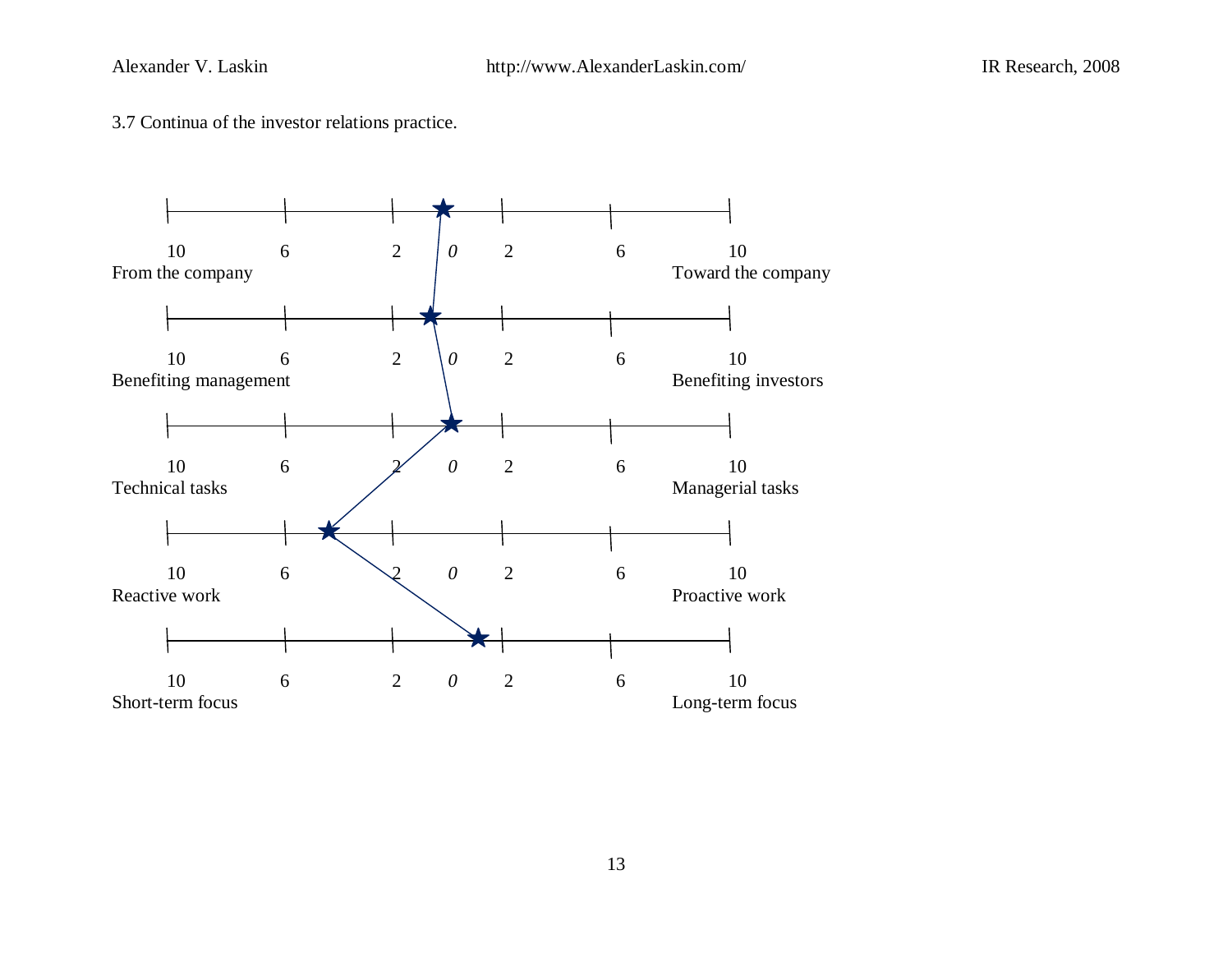



*- Managers - Technicians*★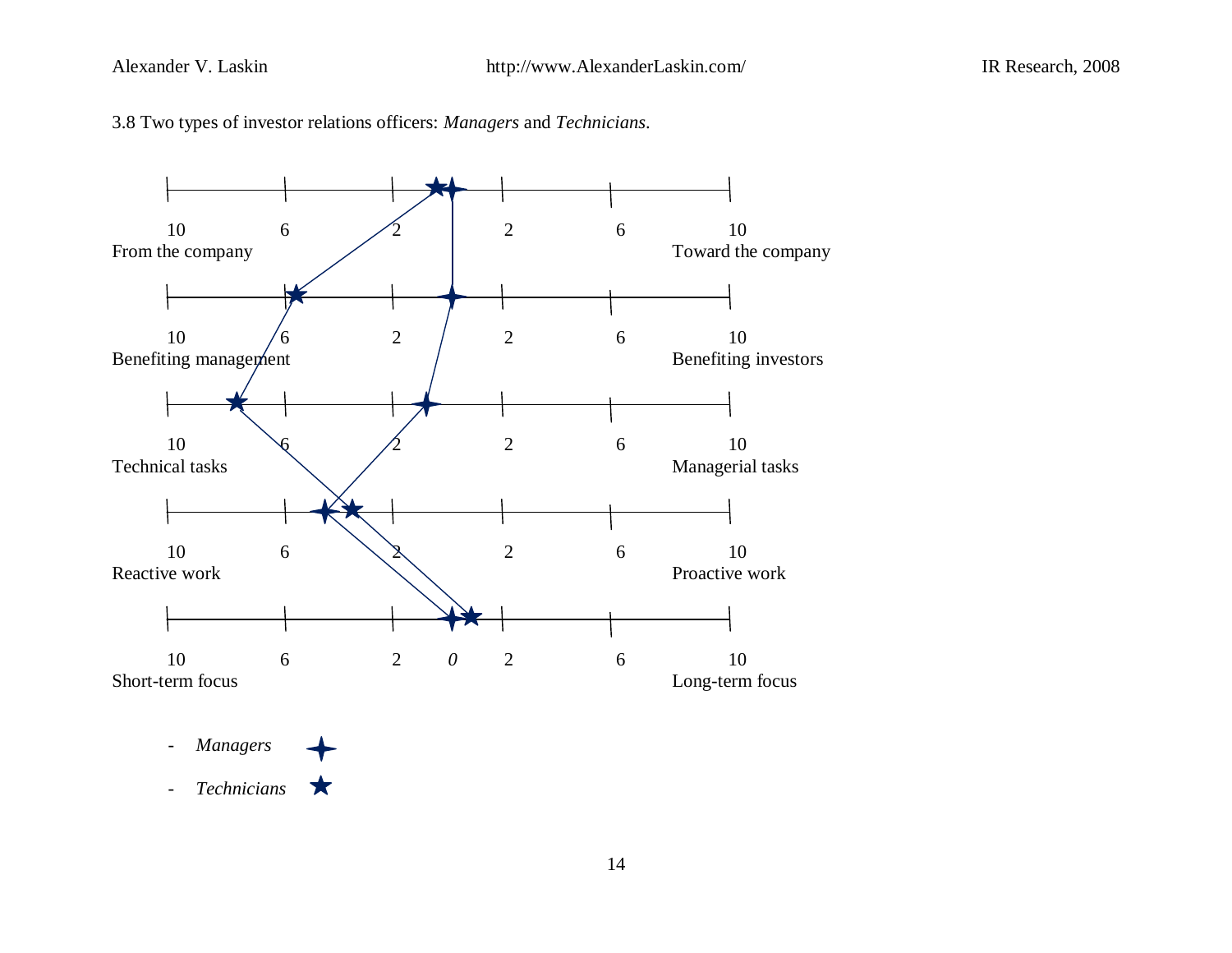### <span id="page-14-0"></span>**PART IV. INVESTOR RELATIONS ENVIRONMENT.**

4.1 Views on professionalism in investor relations.



4.2 Senior management involvement in investor relations.

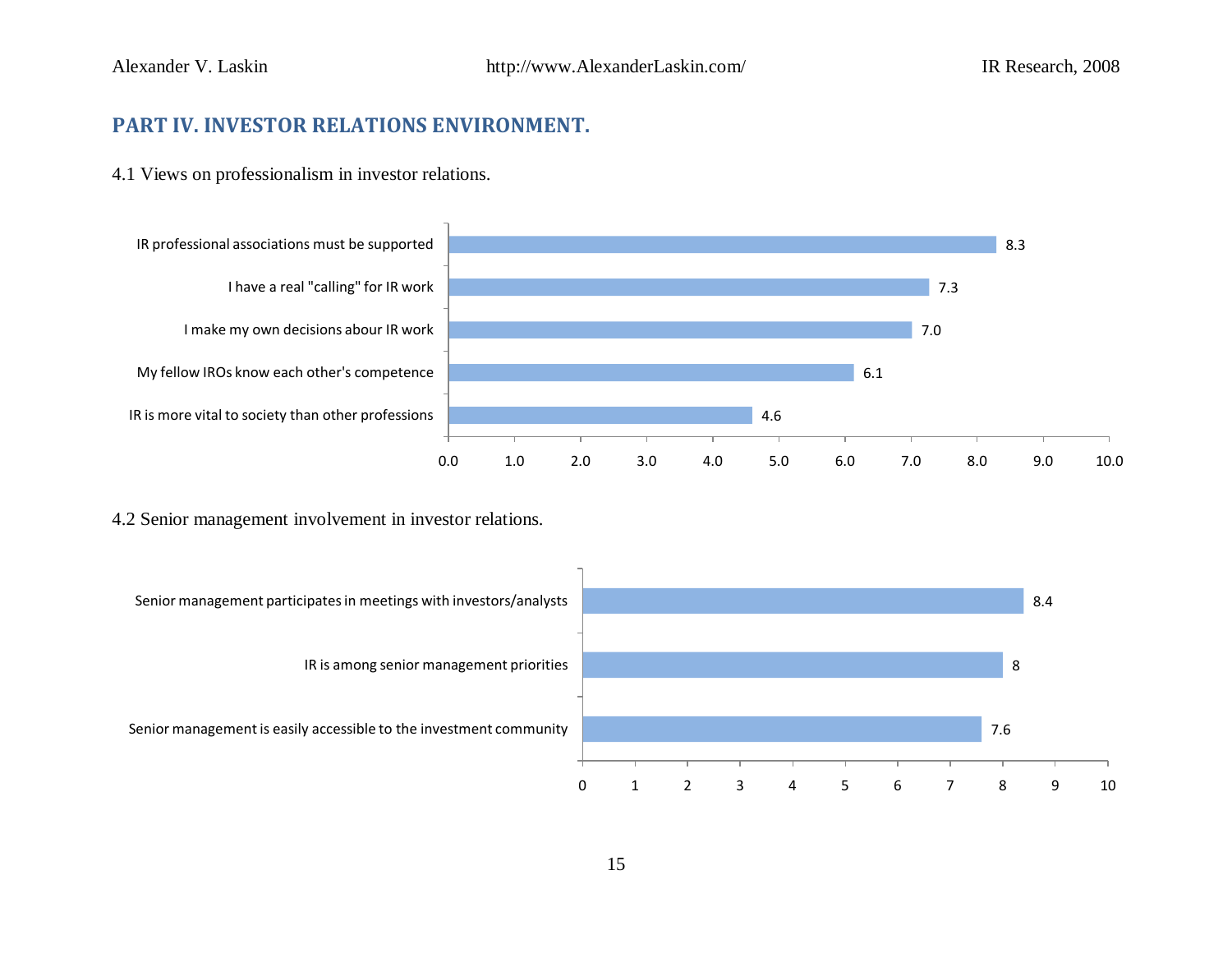### <span id="page-15-0"></span>**PART V. SURVEY RESPONDENTS.**

Most IROs in this survey are male (56%), between 40 and 49 years old (39%), with 10 years of experience in investor relations and 9 years at present company. IROs typically have a graduate degree (69%) and a business-related educational background (73%). IROs typically hold titles of a vice president (44%) or a director (33%) and work in a standalone investor relations department (56%). The average respondent most likely reports to a CFO (62%), works for a mid-cap company (35%) in the manufacturing industry (32%).

| Experience            | Mean  | Median           | $\overline{N}$ | Standard Error of Standard Error of |              |
|-----------------------|-------|------------------|----------------|-------------------------------------|--------------|
|                       |       |                  |                | <b>Skewness</b>                     | Kurtosis     |
| In investor relations | 10.11 | 9.00             | 180            | .181                                | .360         |
| At company            | 9.16  | 7.00             | 179<br>.182    |                                     | .361         |
|                       |       |                  |                |                                     |              |
| Age                   |       | $\boldsymbol{N}$ |                | $\%$                                | Cumulative % |
| $30 - 39$             |       | 51               |                | 28%                                 | 28%          |
| $40 - 49$             |       | 71               |                | 39%                                 | 68%          |
| $50 - 59$             |       | 49               |                | 27%                                 | 95%          |
| 60 and above          |       | $\boldsymbol{9}$ |                | 5%                                  | 100%         |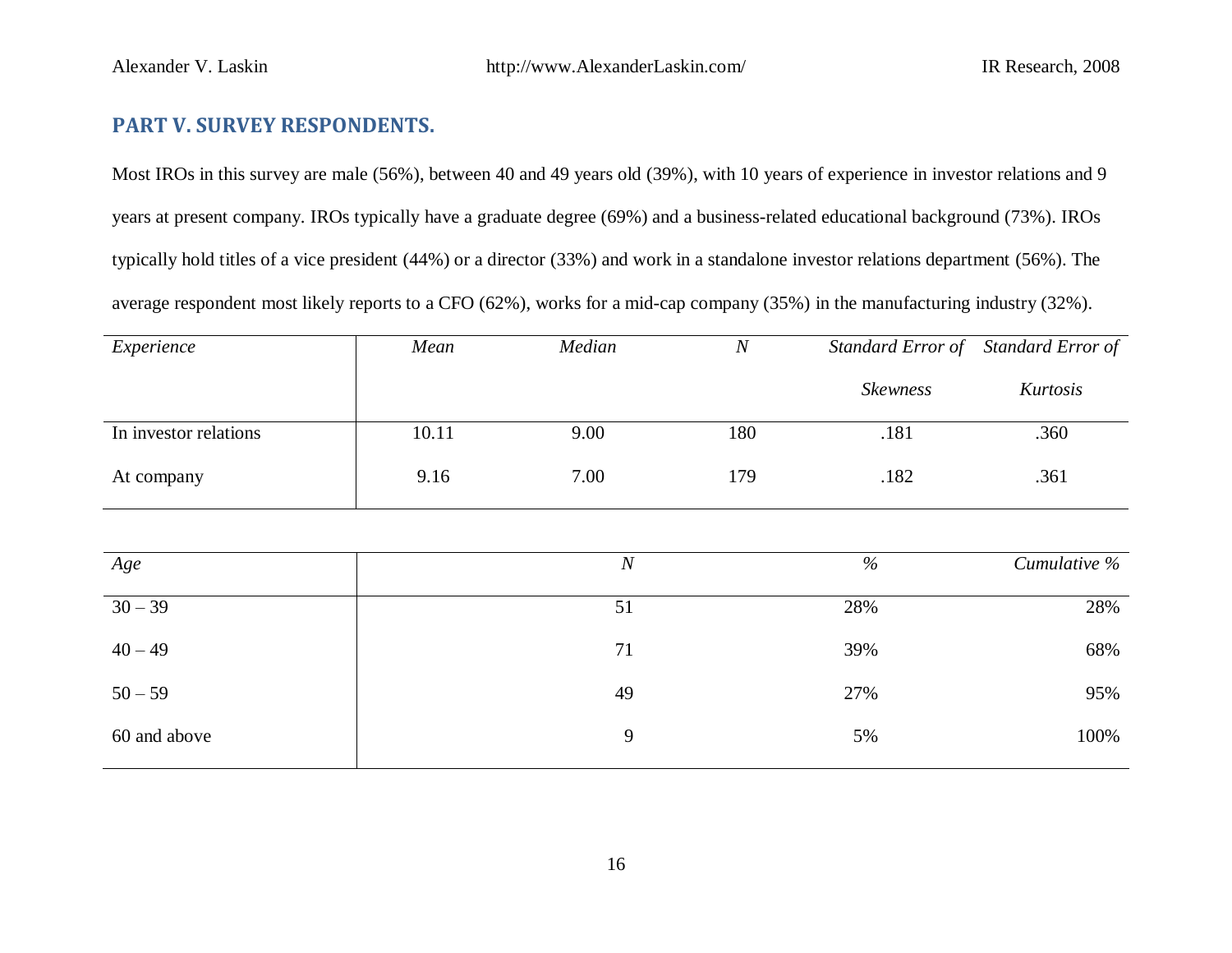| Department                            | $\overline{N}$ | $\%$ | Cumulative % |
|---------------------------------------|----------------|------|--------------|
| Investor relations                    | 100            | 56%  | 56%          |
| <b>Communication/Public relations</b> | 16             | 9%   | 65%          |
| Finance/Treasury                      | 50             | 28%  | 93%          |
| Other                                 | 13             | 7%   | 100%         |

| Report to                   | $\boldsymbol{N}$ | $\%$ | Cumulative % |
|-----------------------------|------------------|------|--------------|
| Chief executive officer     | 38               | 21%  | 21%          |
| Chief financial officer     | 111              | 62%  | 83%          |
| Chief operating officer     |                  | 1%   | 84%          |
| Chief communication officer | 13               | 7%   | 91%          |
| Other                       | 16               | 9%   | 100%         |
|                             |                  |      |              |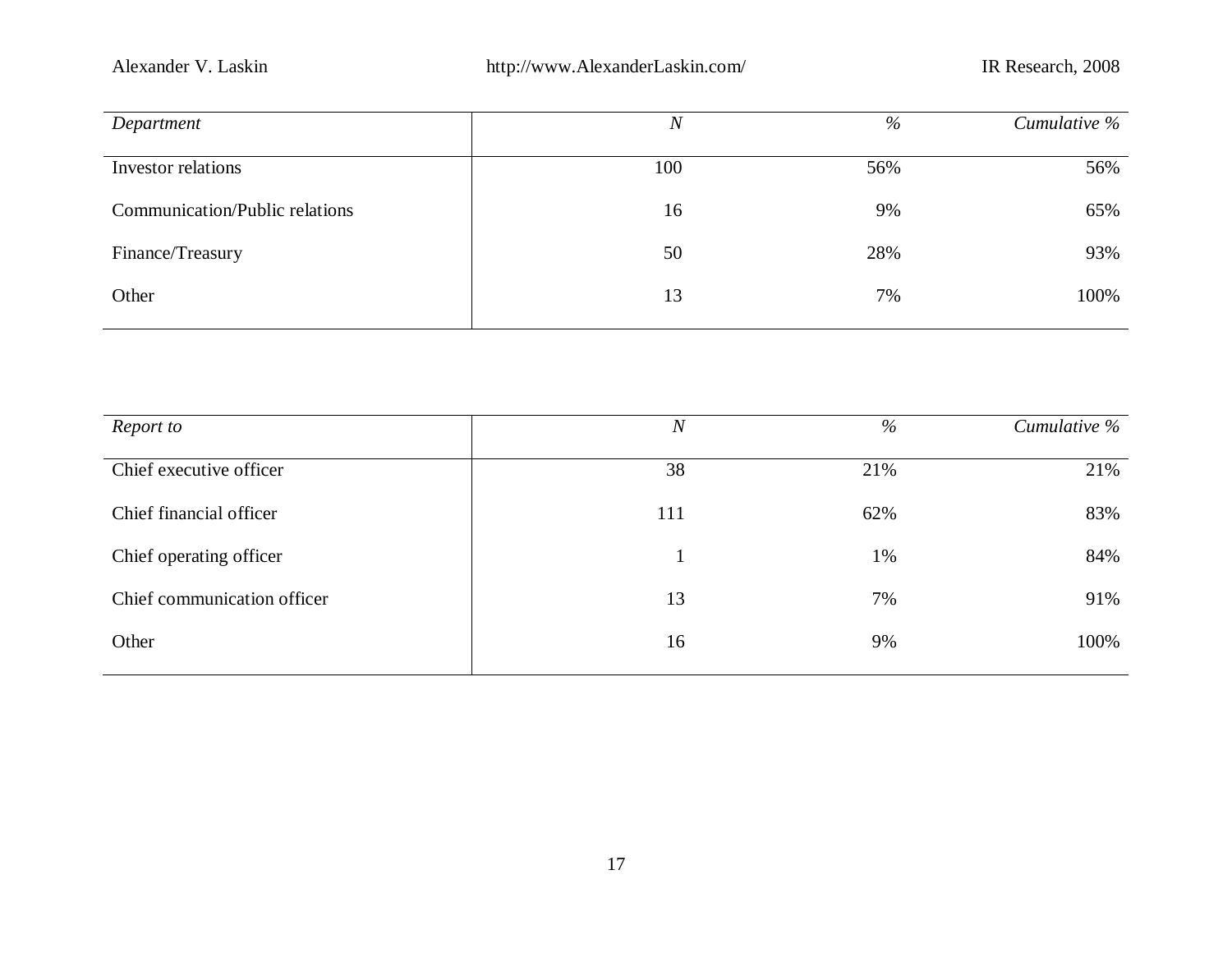| <b>Titles</b>            | $\boldsymbol{N}$ | $\%$ | Cumulative % |
|--------------------------|------------------|------|--------------|
| <b>CEO</b>               |                  | 1%   | 1%           |
| <b>CFO</b>               | 5                | 3%   | 3%           |
| VP/Senior VP             | 79               | 44%  | 48%          |
| Director/Senior director | 58               | 33%  | 80%          |
| Manager/Senior manager   | 22               | 12%  | 93%          |
| Specialist/Coordinator   | 5                | 3%   | 96%          |
| Associate                | $\overline{4}$   | 2%   | 98%          |
| Other                    | $\overline{4}$   | 2%   | 100%         |
|                          |                  |      |              |

| Market capitalization | $\boldsymbol{N}$ | $\%$ | Cumulative % |
|-----------------------|------------------|------|--------------|
| Micro-cap             | 20               | 11%  | 11%          |
| Small-cap             | 54               | 30%  | 42%          |
| Mid-cap               | 62               | 35%  | 76%          |
| Large-cap             | 38               | 21%  | 98%          |
| Mega-cap              | $\overline{4}$   | 2%   | 100%         |